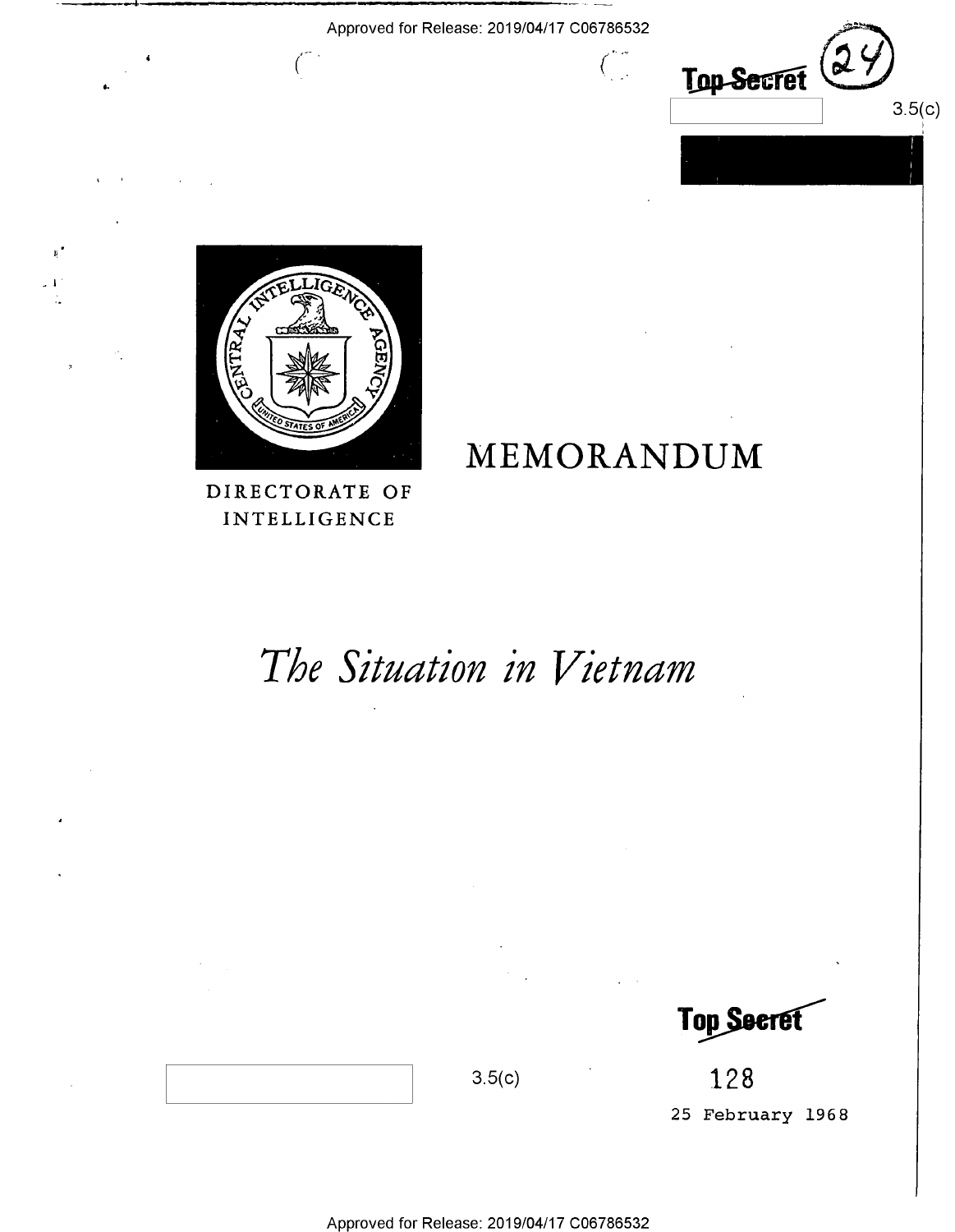| Approved for Release: 2019/04/17 C06786532<br><del>ОР ЯГСРТ</del><br>$\bullet$ | 3.5(c)<br>3.5(c) |
|--------------------------------------------------------------------------------|------------------|
| Information as of 1600<br>25 February 1968<br>HIGHLIGHTS                       | 3.5(c)           |

Enemy activity slackened over the weekend, but a number of mortar and rocket attacks were directed against several US airfields, and a battalion as- saulted a US base in the delta.

I. The Military Situation in South Vietnam: The tempo of enemy activity is at its lowest point since the offensive began on 30 January. Nevertheless, enemy threats to several urban areas, includ-<br>ing Saigon, continue. A US fire support base south of Saigon in the delta province of Dinh Tuong was<br>attacked with heavy losses to both sides (Paras.<br>1-2). The enemy attacked a series of US airfields on the 24th and 25th with mortar and rocket fire (Para. 3). The enemy maintains pressure on Khe Sanh and nearby posts, but allied forces have cleared the city of Hue of organized Communist units (Paras. 4-5) Enemy attacks in the Pleiku, Dak To- Ben Het, and Kontum areas may be imminent (Paras. 6-9).

II. Political Developments in South Vietnam: The government's detention of a number of prominent individuals, especially the arrest of two labor leaders, is causing considerable consternation and may<br>have unfortunate repercussions (Paras. 1-4). A new Lower House bloc, composed of opposition deputies, has issued a reasoned appeal for governmental reforms in order to make the people's anti-Communist<br>struggle worthwhile (Paras. 5-7). Food prices are<br>falling in Saigon, but unemployment at manufacturing plants damaged during the Viet Cong attacks has become a serious problem (Paras. 8—ll).

III. Military Developments in North Vietnam:<br>Although hampered by poor flying weather, US air-<br>craft managed to strike the Hanoi port complex, Radio<br>Hanoi, and three airbases on 23 and 24 February (Para<br>1-4). Hanoi, and three air bases on 23 and 24 February (Paras.

| <b>TOP-SECRET</b> |  |
|-------------------|--|

 $3.5(c)$ 

 $3.5(c)$ 

#### Approved for Release: 2019/04/17 C06786532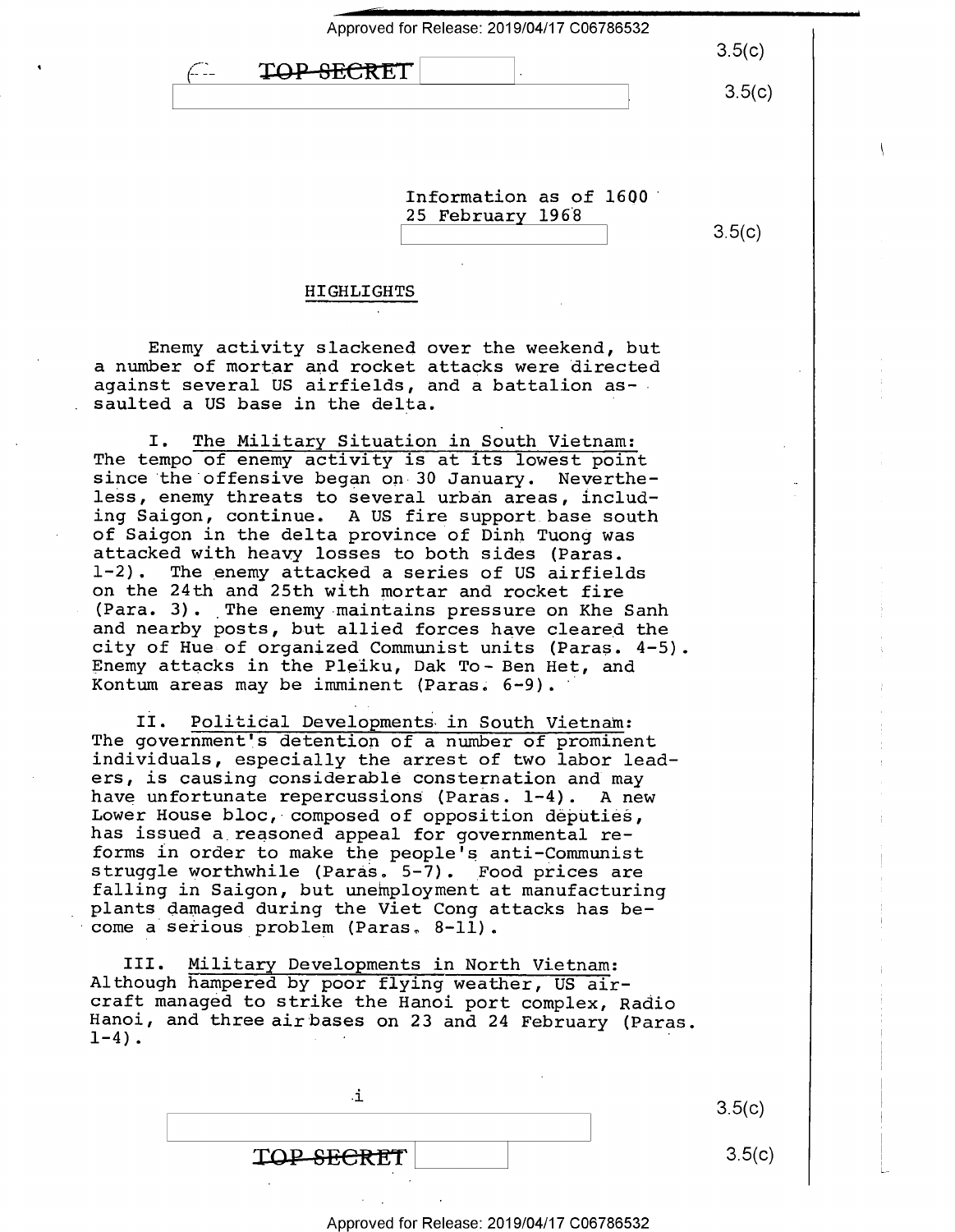| Approved for Release: 2019/04/17 C06786532 |  |
|--------------------------------------------|--|
|--------------------------------------------|--|

 $\lambda$ 

TOP SECRET

IY.. Qther\_Communist Military Developments: There is nothing of significance to report.

V. Communist Political Developments: There is nothing of significance to report.

VI. Other Major Aspects: New rail and road construction in northeast North Vietnam is progressing rapidly (Paras. 1-2).



 $3.5(c)$  $3.5(c)$ 

Approved for Release: 2019/04/17 C06786532

 $3.5(c)$  $3.5$ (c)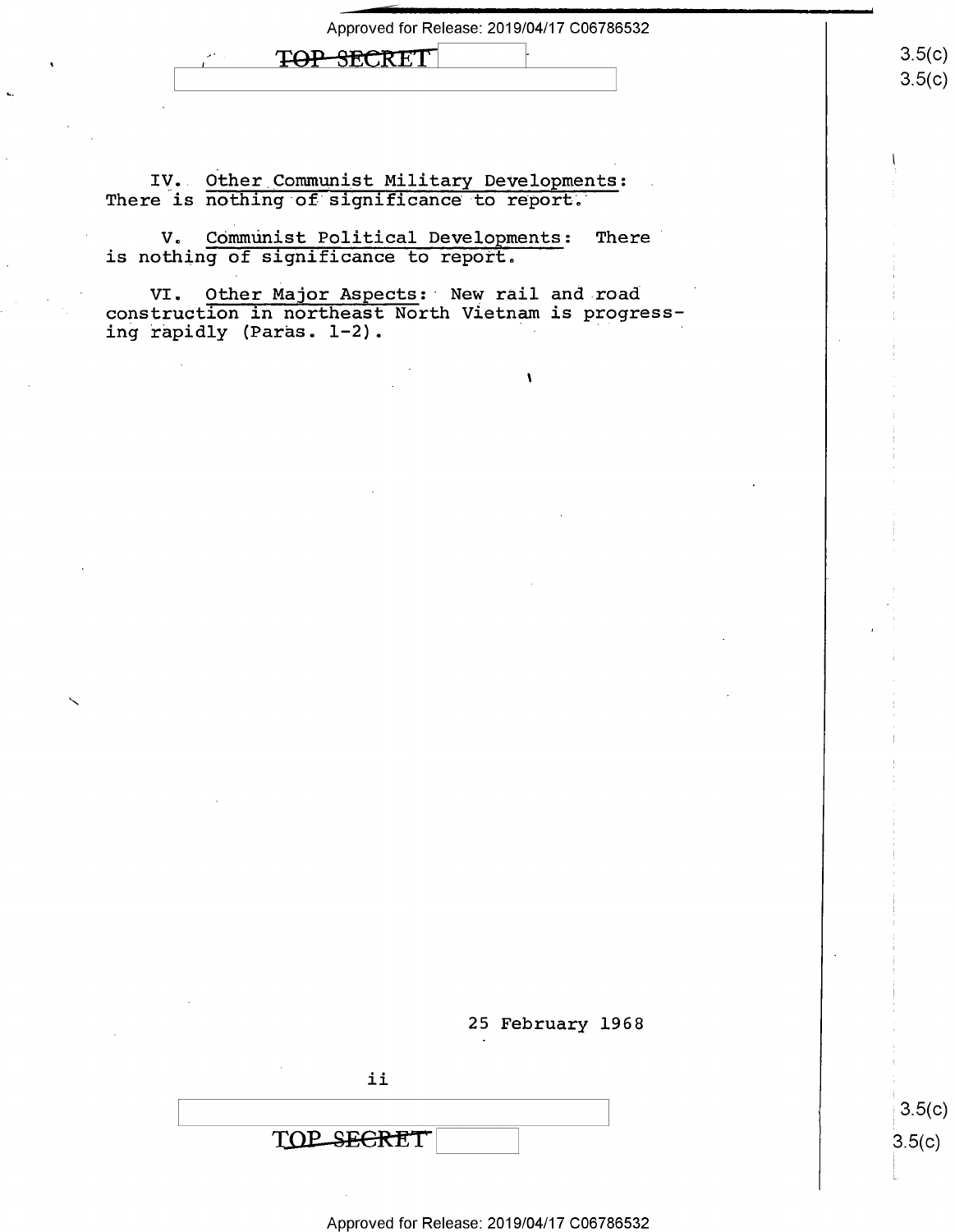TOP SECRET

#### THE MILITARY SITUATION IN SOUTH VIETNAM

l. Although the tempo of enemy activity is at its lowest point since the start of the Tet offensive on 30 January, numerous mortar and rocket attacks and small-scale ground attacks are still oc- 'curring throughout South Vietnam, Communist forces urban areas, including Saigon, Da Nang - Hoi An, and several delta cities. enemy attacks may be imminent in the Pleiku—Kontum areas.

#### US Base Attacked in the Delta

2. On the morning of 25 February, an artillery<br>battalion fire-support base of the US 9th Division,<br>located about nine miles northwest of My Tho in Dinh<br>Tuong Province, was attacked by an estimated enemy<br>battalion. The enem 94 dead and 24 weapons seized, Two US 155-mm. artillery pieces were damaged and nine armored personnel carriers were destroyed.

#### Enemy Artillery Attacks on US Air Bases Continue

3. On 23 February, enemy rocket and mortar shells hit Ban Me Thuot and Tan Son Nhut airfields, and on the 24th, Da Nang and Marble Mountain were struck by 122-mm. rockets. Can Tho and Binh Tuy<br>airfields were also mortared on the 24th. As a<br>result of these enemy actions, seven US soldiers<br>were killed, 50 US and Vietnamese soldiers were<br>wounded, and about 28 aircraft wounded, and about 28 aircraft were damaged. At Binh Tuy, the enemy's mortar rounds struck an am-<br>munition storage area adjacent to the airfield destroying large quantities of small arms and aircraft ammunition. -

25 February 1968

 $I - 1$ T<del>QP SECRE</del>T

 $3.5(c)$  $3.5(c)$ 

Approved for Release: 2019/04/17 C06786532

 $3.5(c)$  $3.5 (c)$ 

3.3(h)(2)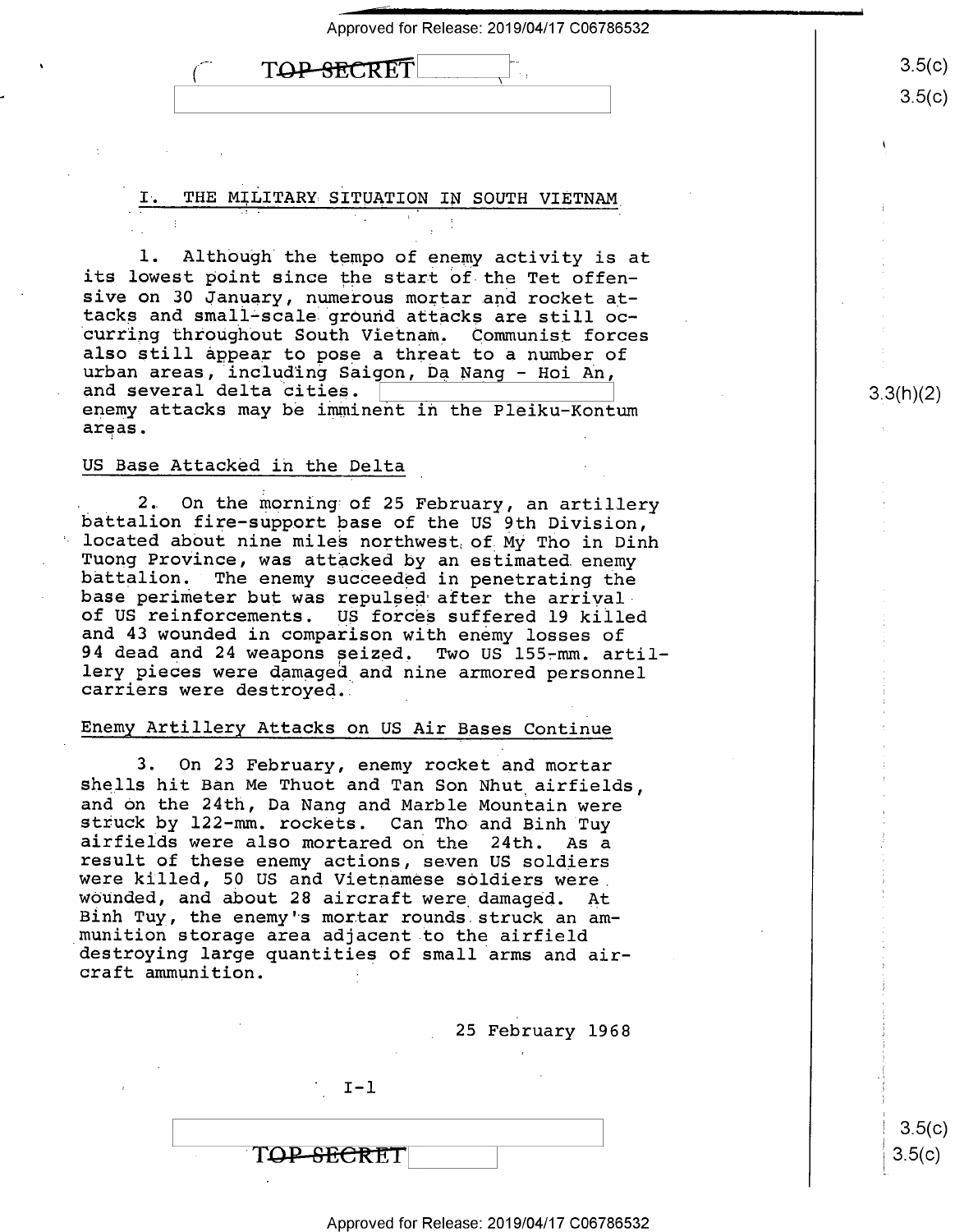| Approved for Release: 2019/04/17 C06786532 |  |  |
|--------------------------------------------|--|--|
| TOP SECRET                                 |  |  |
|                                            |  |  |

#### Pressure Against Khe Sanh Continues

4. The Communist shelling of allied field<br>positions in northern Quang Tri Province continued<br>on 23 and 24 February, but slackened on the 25th. After receiving nearly 1,000 rounds on 22 February,<br>the Khe Sanh combat base-received approximately 1,300<br>rounds of artillery, mortar, and rocket fire on<br>the night of 23-24 February. Eight US Marines were killed in the latter shellings and another 38 were wounded; a large quantity of tank ammunition was destroyed. The Vietnamese Ranger unit on the eastern perimeter of the base was probed by an estimated enemy battalion on the 24th, but it suffered no casualties. On 24-25 February the Khe Sanh base was again shelled and its defenders suffered ll wounded.<br>On the afternoon of the 25th, the US installation<br>and airfield at Dong Ha received an estimated 64 rounds of 130-mm. artillery fire; there were no personnel casualties, but six aircraft were damaged.

#### Hue Is Secured

5. In Hue, Vietnamese forces reportedly drove the last enemy force from the area of the Citadel and on the 25th, the city was declared clear of Com- munist units. Sporadic firing continued, however, as pockets of resistance were still being neutralized.

#### Threat to Kontum and Pleiku

6. W Remy attacks in the Pleiku, Dak To -Ben Het, and Kontum areas may be imminent. Since the middle of February, units subordinate to the B3 Front have gradually moved from the<br>tri-border area into southern Kontum and northern<br>Pleiku provinces. Units identified as deploying<br>include elements of the 40th Artillery Regiment and<br>174th Infantry Re

| $\bullet$<br>25 February 1968<br>٠<br>$\sim$<br>$\cdot$<br>$I - 2$ |            |  |
|--------------------------------------------------------------------|------------|--|
|                                                                    |            |  |
|                                                                    |            |  |
|                                                                    | TOP SECRET |  |

3.3(h)(2)

K

 $3.5(c)$  $3.5 (c)$ 

3.3(h)(2)

 $3.5(c)$  $3.5(c)$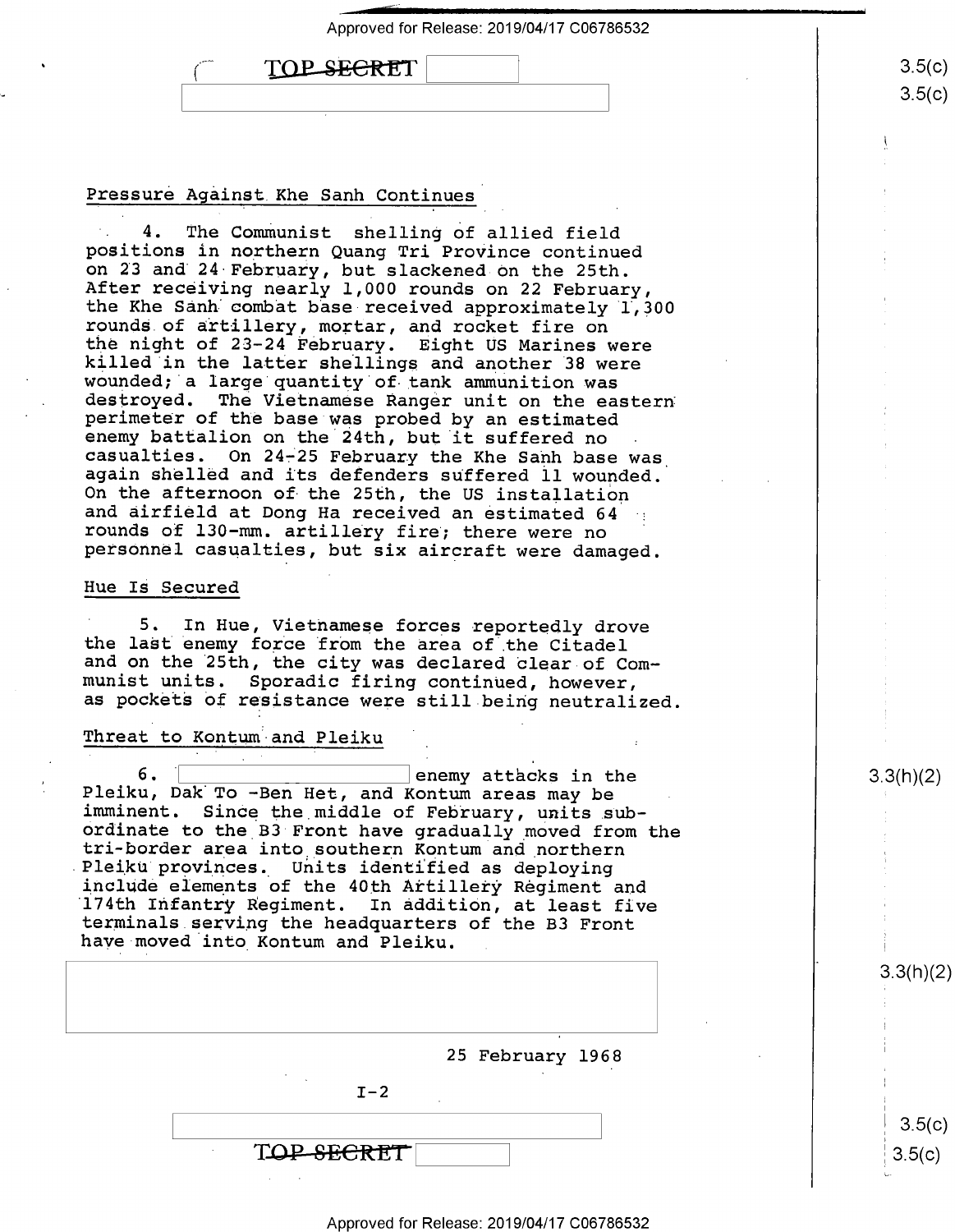| Approved for Release: 2019/04/17 C06786532                                                                                 |           |           |
|----------------------------------------------------------------------------------------------------------------------------|-----------|-----------|
| 3.5(c)<br>TOP SECRET                                                                                                       |           |           |
| 3.5(c)                                                                                                                     |           |           |
|                                                                                                                            |           |           |
|                                                                                                                            |           | 3.3(h)(2) |
|                                                                                                                            |           |           |
|                                                                                                                            |           |           |
|                                                                                                                            |           |           |
|                                                                                                                            |           | 3.3(h)(2) |
|                                                                                                                            |           |           |
|                                                                                                                            |           |           |
|                                                                                                                            |           |           |
|                                                                                                                            |           |           |
|                                                                                                                            |           |           |
|                                                                                                                            |           |           |
| 9.                                                                                                                         |           |           |
| enemy forces in<br>Pleiku and Kontum provinces are attempting to con-<br>duct a large-scale recruitment drive to replenish | 3.3(h)(2) |           |
| the ranks of military units. The recruitment is<br>being conducted in the villages and hamlets that                        |           |           |
| have come under their control as a result of the<br>withdrawal of allied military units from the country-                  |           |           |
| side.<br>the<br>enemy was buying large amounts of foodstuffs.<br>The                                                       | 3.3(h)(2) |           |
| enemy appears to be preparing for another round of<br>large-scale attacks.                                                 |           |           |
|                                                                                                                            |           |           |
|                                                                                                                            |           |           |
|                                                                                                                            |           |           |
|                                                                                                                            |           |           |
| 25 February 1968                                                                                                           |           |           |
| $I-3$                                                                                                                      |           |           |
|                                                                                                                            | 3.5(c)    |           |
| TOP-SECRET                                                                                                                 | 3.5(c)    |           |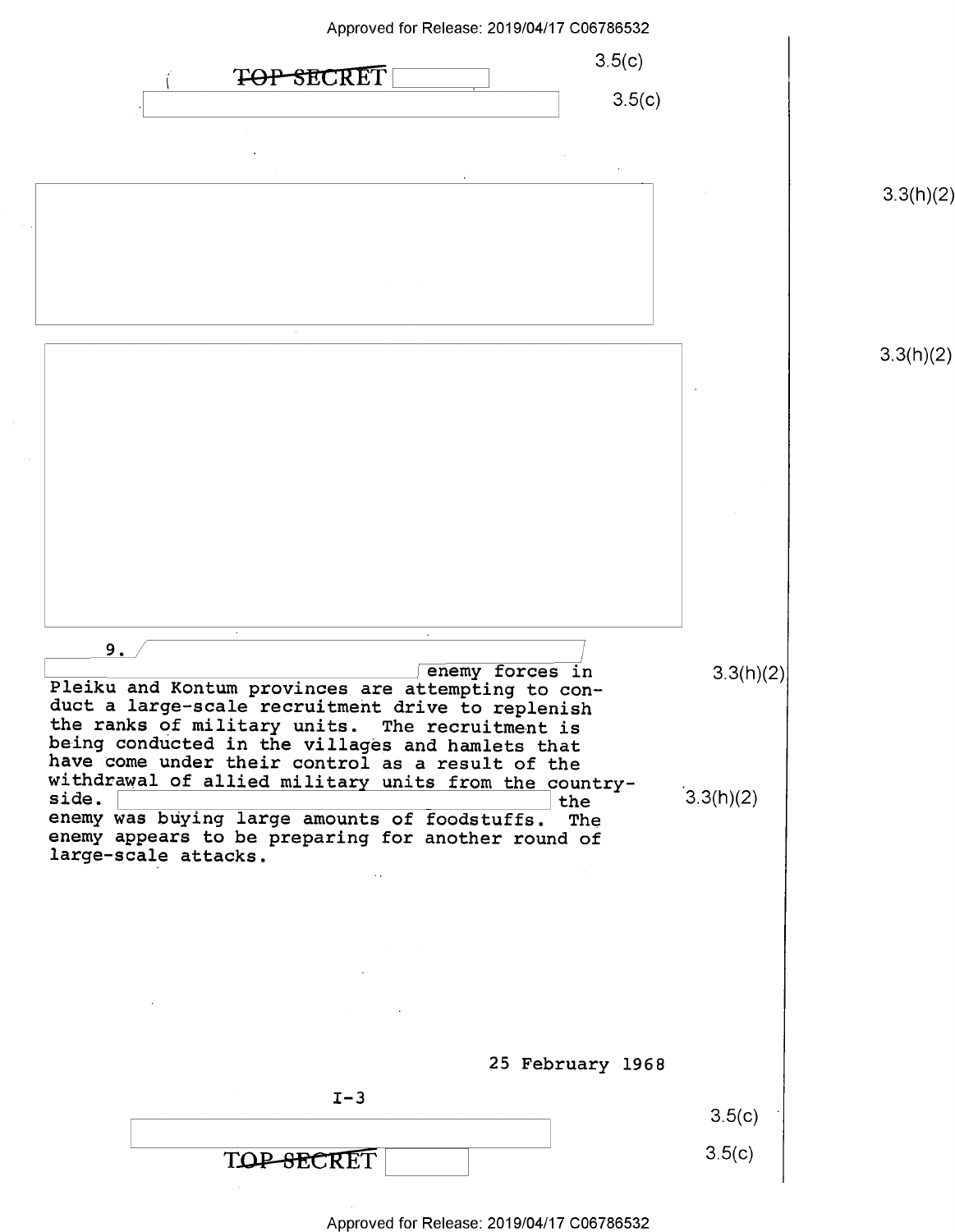Approved for Release: 2019/04/17 C06786532  $\begin{array}{cc}\n\textbf{TOP-SEERET} & \text{3.5(c)} \\
\hline\n3.5(c)\n\end{array}$ .  $\sim$  3.5(c)

#### II. POLITICAL DEVELOPMENTS IN SOUTH VIETNAM

l. The government's series of arrests during the' past several days--especially those of two labor leaders—-is causing consternation in many circles and may have unfortunate repercussions. Labor Minister Pho Ba Long told an embassy officer on 24 February that he had been unable to discover the real reason for the arrestsof Tran Huu Quyen, secretary general of the Vietnamese' Confederation of-Labor (CVT), and Vo Van Tai, secretary of the CVT's Saigon Council. He said neither he nor Prime Minister Loc had had advance word on the police<br>action, and he believes--as do many others--that it was carried out under the personal direction of Police Director Loan as part of-a predetermined plan to "neutralize certain people" in a time of crisis.

2. Tran Quoc Buu, CVT president, has reportedly received indirect assurance from Vice President Ky that Quyen and Tai will be released, but Buu plans nonethe-<br>less to bring the matter up with President Thieu in a meeting on 26 February. He has told an embassy officer<br>that he will point out to Thieu that the CVT has been a consistent supporter of the government, despite occasional<br>differences, and that he, Quyen, and Tai issued state-<br>ments condemning the Viet Cong and supporting the government immediately after the Tet offensive. Non-CVT labor<br>leaders have remained mute on the subject, Buu noted,<br>but it was the CVT officials whom the government chose<br>to detain. Buu said that the CVT will not launch a pro-<br>t officials are "so demoralized that the CVT might just as well close down its doors."

3. The detention of militant Buddhist leader Thich<br>Tri Quang is causing less of a stir, but some [<br>feel that this action too will hurt the government. A<br>Cao Dai leader who is well acquainted with many of the<br>militants told Tri Quang's prestige with the Buddhist faithful had been<br>diminishing rapidly in recent weeks and that this trend<br>would probably have continued if he had not been taken into custody. Now, however, his image among his followers

25 February 1968

| $II-1$     |  |
|------------|--|
|            |  |
| TOP SECRET |  |

 $3.5(c)$  $3.5(c)$ 

I

3.3(h)(2)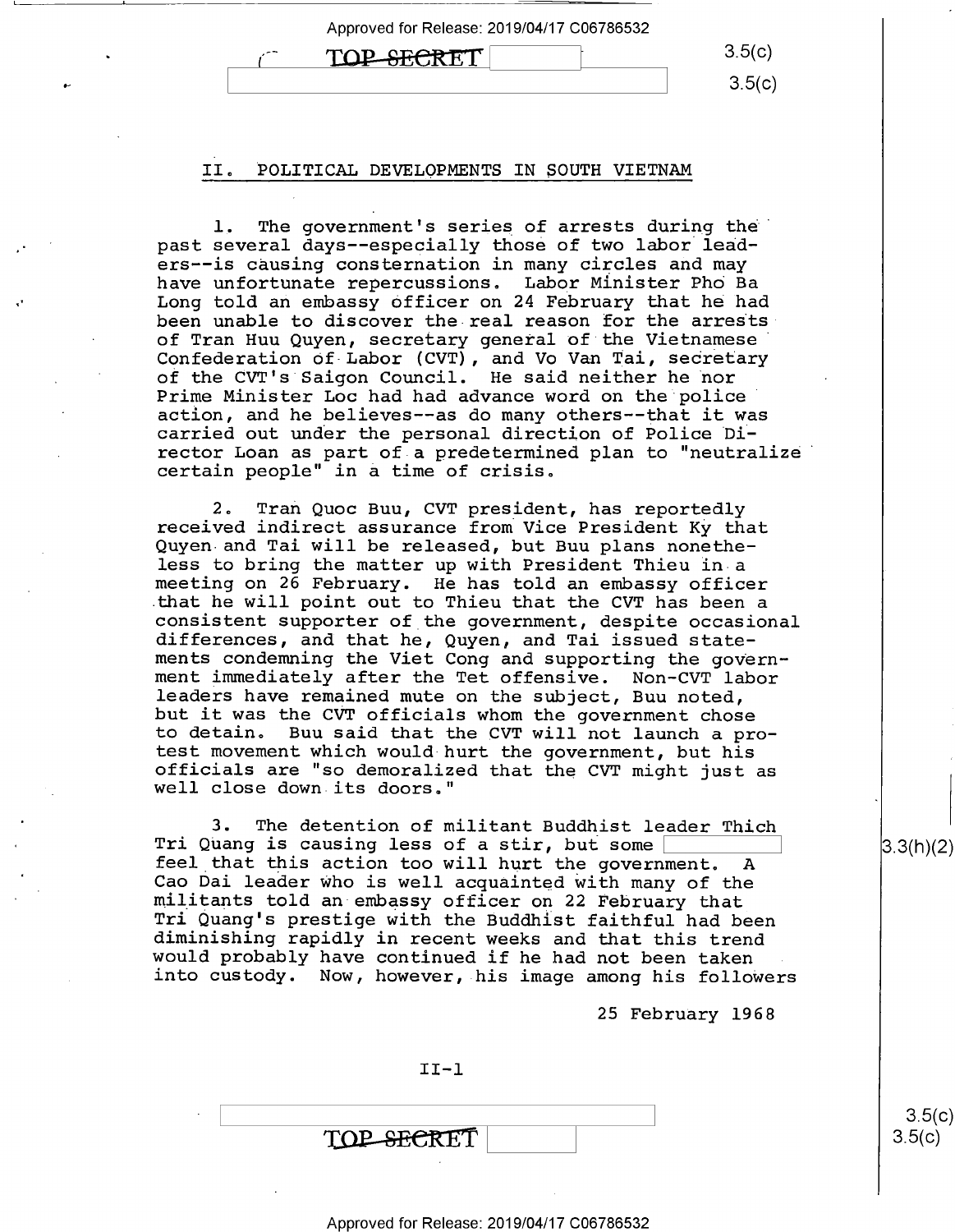## $\overrightarrow{4}$  498 SECRET 3.5(c)

 $\overline{\phantom{a}}$ 

 $3.5(c)$ 

will probably improve. Lower House deputy Ly Quy<br>Chung has expressed similar views, claiming that<br>Tri Quang's refusal to denounce the Viet Cong at-<br>tacks had seriously hurt his prestige, but that the government has now made a martyr.of-him.

3.3(h)(2)

Lower House Deputies Appeal for Government Reform

5. A new Lower House group, the New Society<br>Bloc, composed primarily of opposition deputies, has presented President Thieu with a reasoned appeal for a governmental clean-up in order that the people's anti-Communist struggle and their sacrifices "will not have been in vain." The statement begins with a de-<br>nunciation of the Communists' Tet attacks and goes on<br>to request a reorganization of the administrative ap-<br>paratus further urges an immediate re-evaluation of government<br>policies and programs, particularly in the areas of<br>national security, revolutionary development, and in-<br>formation.

6. The statement also points to the need for true<br>unity within the executive and for greater allied as-<br>sistance in order to put down false rumors that "the<br>war has been prolonged for some hidden reason or other."<br>Deputy L

7. The tone of the statement and the manner of its<br>presentation will strengthen its impact. The authors'<br>credentials as fair-minded critics are also strength-<br>ened by the fact that they joined quite readily in the<br>Lower Ho

25 February 1968

 $II-2$  $\vert$  s.5(c) TOP SECRET  $3.5(c)$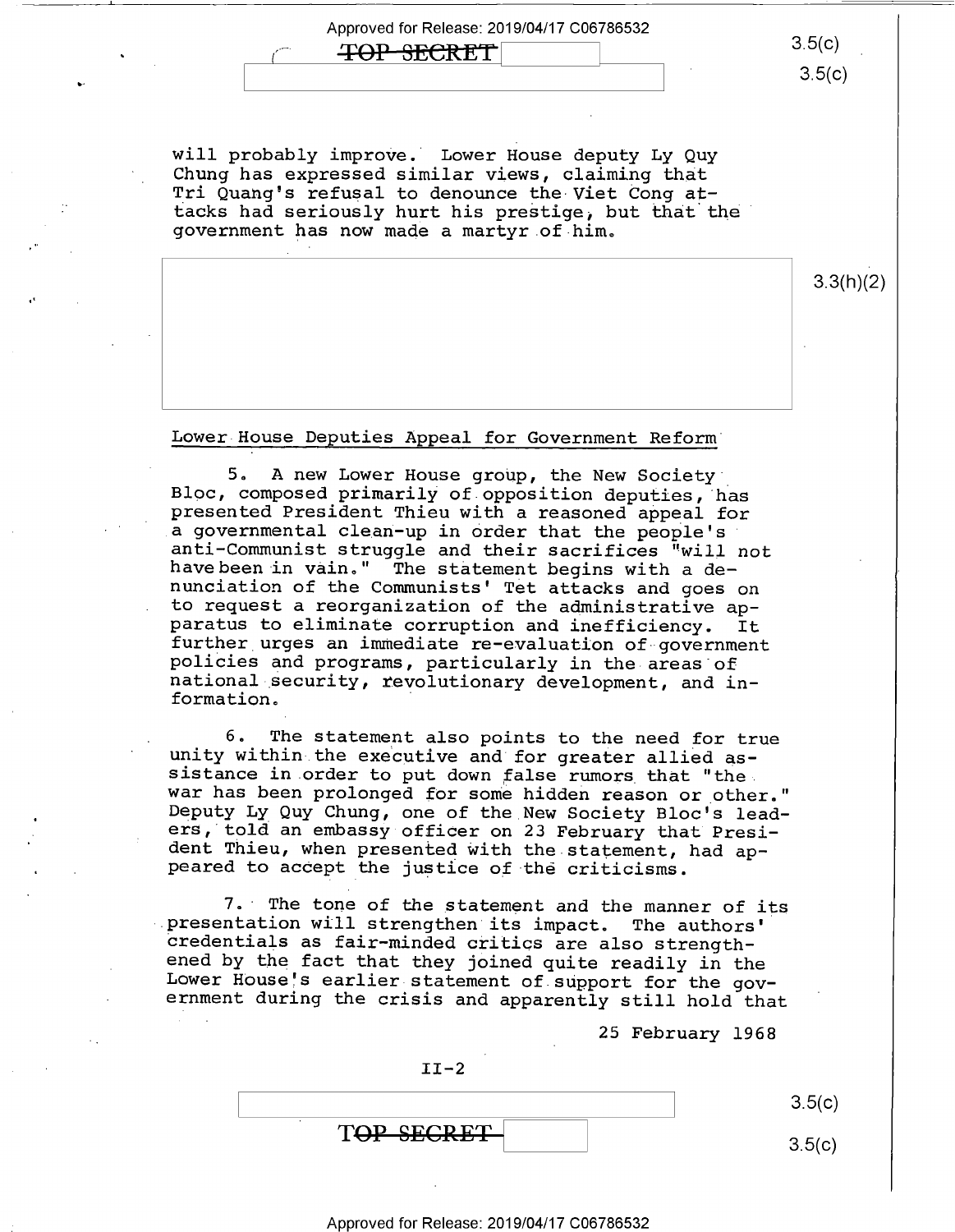Approved for Release: 2019/04/17 C06786532

 $\frac{\rm S.5(G)}{\rm S.5(G)}$ 

 $3.5(c)$  $\overbrace{C}$  TOP SEGRET  $\overline{C}$  5.5(c)

 $\ddot{ }$ 

view, while recognizing the immediate necessity for certain reforms.

 $\rightarrow$ 

#### Economic Situation in Saigon

8. By 22 February food prices in Saigon had dropped considerably, primarily because of increased deliveries of certain items and the reopening of the central market. The price index now stands at  $15$  percent above the pre-Tet level, in contrast to the 70-80 percent which held for some time after the Viet Cong offensive. Most major rbads to Saigon are again open for traffic, thus permitting deliveries of food from Da Lat, My Tho, and Vung\Tau.

9. The industrial employment situation presents a less encouraging picture. 0f 27,000 persons employed in the major industries--textiles, machinery and mill products, glassware, and rubber--in the Saigon area, ll,000 are out of work because of plant damage and many of the remainder are only working part time. It is estimated that this situation will persist for six months, and even afterward, some 7,000 will probably still be jobless.

l0. Although details are lacking on the current status of the approximately 83,000 employed in smaller industries around Saigon, their situation is probably similar. In addition, construction activity has been very limited, causing a temporary income loss to about 70,000 employed in this field.

11. In the area of reconstruction, the minister of public works told the national recovery task force on $-24$  February that the ministry is now ready to begin the construction of three high-rise apartment buildings in burned out areas of Saigon.  $\ln$  addition, the homeless in other areas of the city are to be given a reset-<br>tlement allowance and building materials in order to begin building their own homes. \Refugees in Saigon totaled<br>143,000 as of 24 February. Figures for other areas stood<br>at 78,000 in I Corps, 88,000 in II Corps, 92,000 in III Corps, excluding Saigon, and 104,000 in IV Corps.

> 25 February 1968  $II-3$ \. \  $3.5(c)$  $3.5(c)$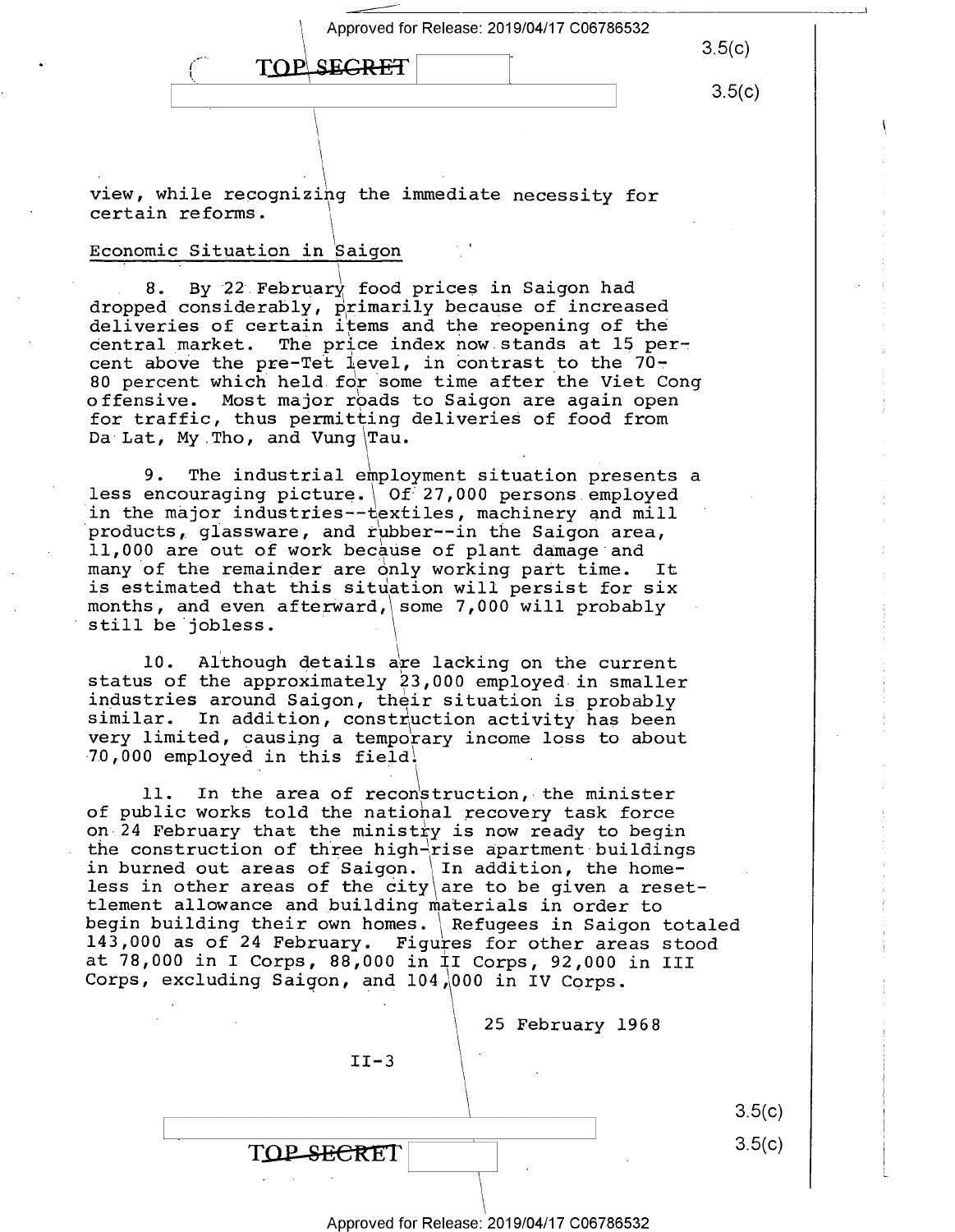| TOP-SECRET |  |
|------------|--|
|            |  |
|            |  |

၁.၁(၄)

 $3.5(c)$ 

#### III. MILI TARY DEVELOPMENTS IN NORTH VIETNAM

l. Poor flying weather reduced the number of US aircraft sorties over North Vietnam on 24 and 25 February; however, a number of targets were hit, including three airfields, Radio Hanoi, and the Hanoi port complex.

2. The Hanoi port complex handles approximately 30 percent of North Vietnam's-inland waterway traffic and is an important commercial transshipment point,<br>handling some shipments destined to support Communist operations in Laos and South Vietnam. Two aircraft using radar-controlled bombing systems, struck the port complex on the morning of the 24th. Another aircraft hit the Hanoi radio station, four miles southwest of the city, at about the same time. Adverse<br>weather prevented a damage assessment of these strikes. and is an important commercial transshipment point, west of the city, at about the same time. Adverse

3. Three airfields, Cat Bi, Kep, and Vinh were also hit by US sorties on the 24th.

4. On 24 and 25 February, US pilots observed 24 surface-to-air missiles within a 20-mile radius of the city of Hanoi. One missile succeeded in<br>downing a US A-6A aircraft near the Hoa Lac Airfield<mark>.</mark>

| 25 February 1968 |        |
|------------------|--------|
| $III-1$          | 3.5(c) |
| TOP SECRET       | 3.5(c) |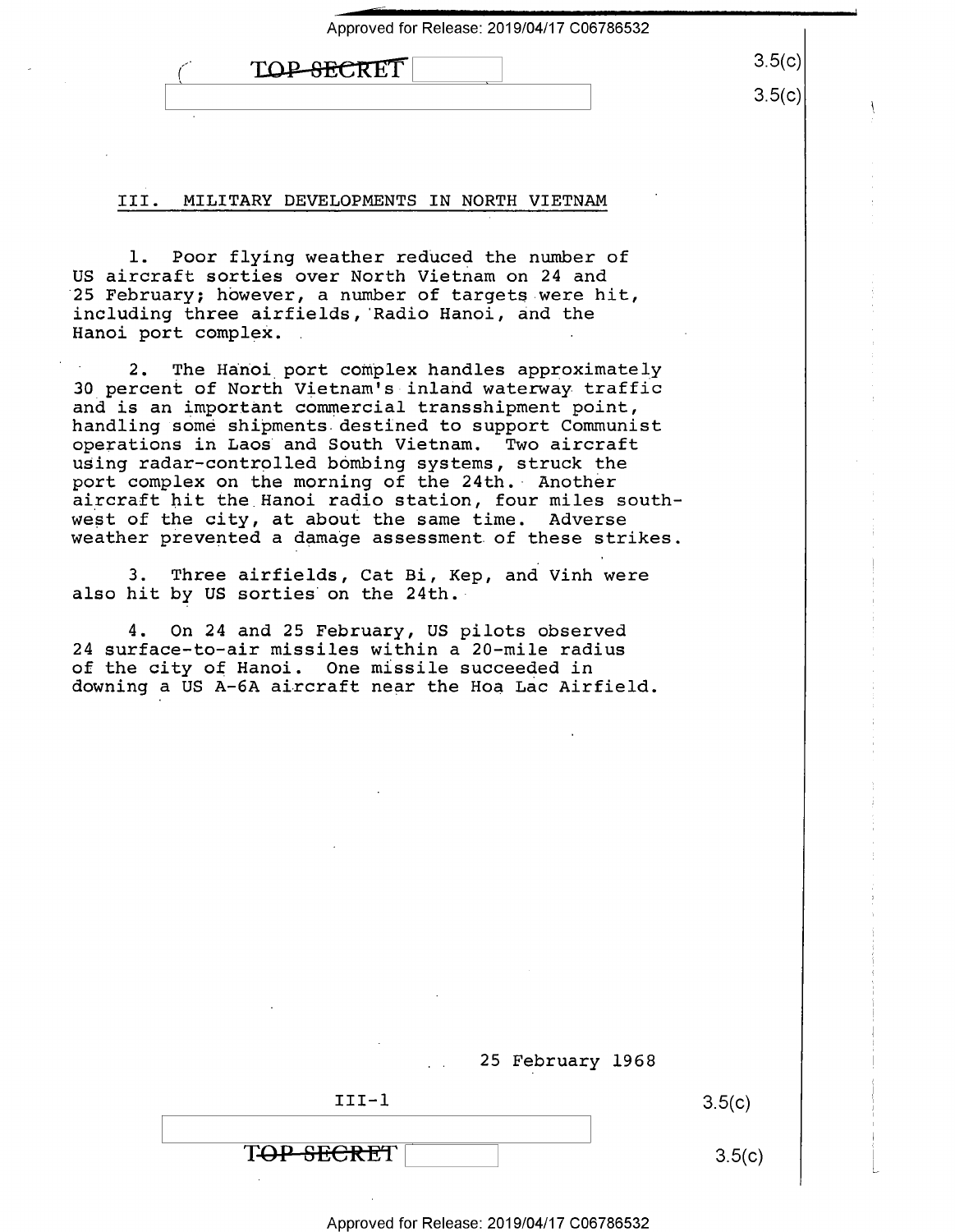| Approved for Release: 2019/04/17 C06786532                                          |        |
|-------------------------------------------------------------------------------------|--------|
| TOP SECRET                                                                          | 3.5(c) |
|                                                                                     | 3.5(c) |
|                                                                                     |        |
| OTHER COMMUNIST MILITARY DEVELOPMENTS<br>IV.                                        |        |
|                                                                                     |        |
| COMMUNIST POLITICAL DEVELOPMENTS<br>$V_{\bullet}$                                   |        |
| 1. There is nothing of significance to report.                                      |        |
|                                                                                     |        |
|                                                                                     |        |
|                                                                                     |        |
|                                                                                     |        |
|                                                                                     |        |
|                                                                                     |        |
|                                                                                     |        |
|                                                                                     |        |
|                                                                                     |        |
|                                                                                     |        |
| $\sim$                                                                              |        |
|                                                                                     |        |
|                                                                                     |        |
| the control of the state of the control of                                          |        |
| $\sim$<br>$\mathcal{L}^{\text{max}}_{\text{max}}$                                   |        |
| the control of the state of the con-                                                |        |
|                                                                                     |        |
| $\mathcal{L}^{\text{max}}_{\text{max}}$ and $\mathcal{L}^{\text{max}}_{\text{max}}$ |        |
| 25 February 1968                                                                    |        |
| $IV-V - 1$                                                                          | 3.5(c) |
| TOP SECRET                                                                          | 3.5(c) |
|                                                                                     |        |

 $\sim 10^7$ 

 $\sim$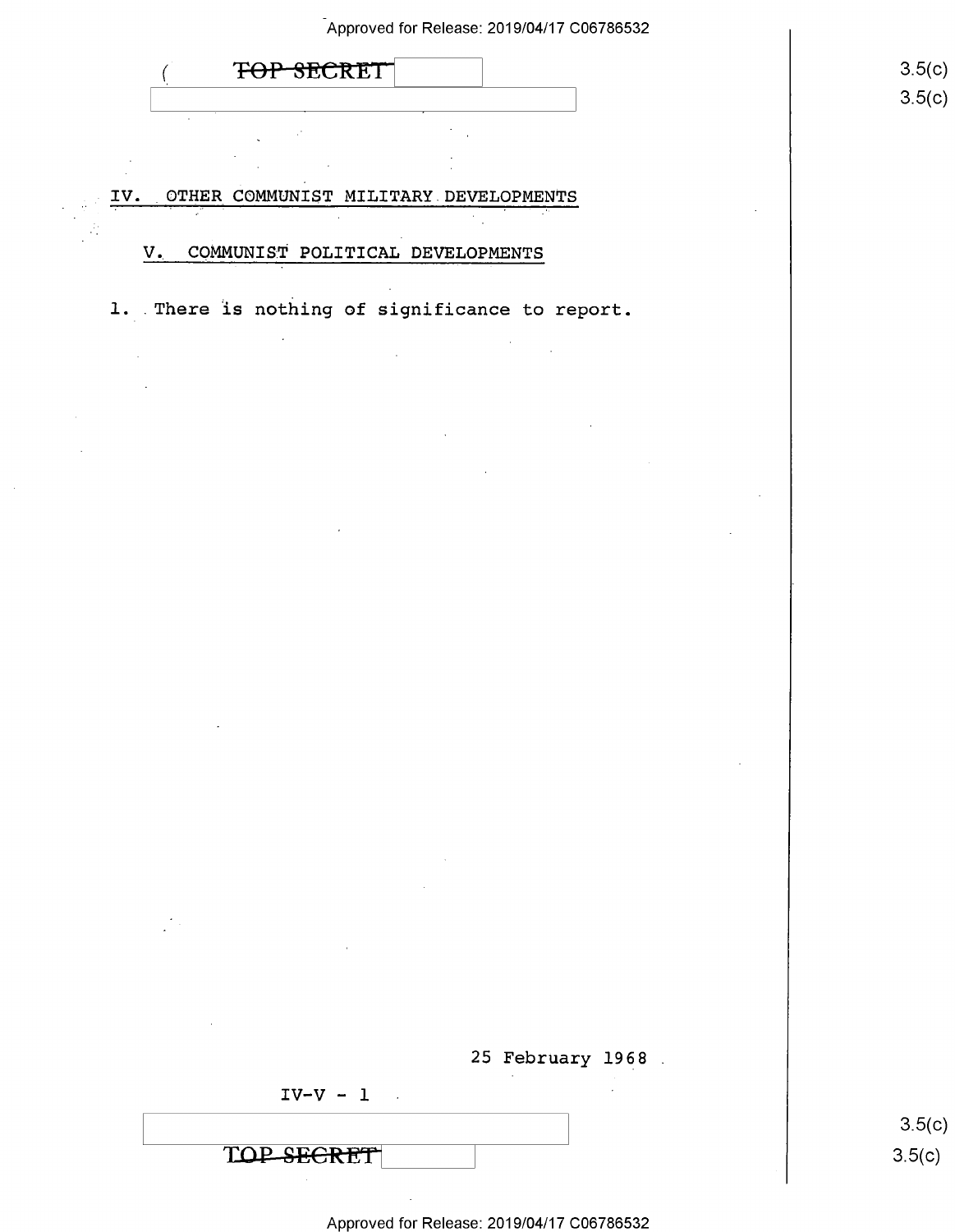| Approved for Release: 2019/04/17 C06786532 |                  |  |
|--------------------------------------------|------------------|--|
| TOP SECRET                                 | 3.5(c)<br>3.5(c) |  |
|                                            |                  |  |

#### VI. OTHER MAJOR ASPECTS

l. The new rail and road construction in northeast North Vietnam is progressing rapidly.

two-thirds of the roadbed construction of a new 67-mile rail line between Hon Gai and Chu Nguyen on the main rail line from China had been completed. This is a 60-percent advance over early October 1967. In addition, a rail yard, three passing tracks, and about half the required bridges are finished or under way along the line. Track could be laid and the line completed.within a year.

2. A new, nearly completed, high—quality road from Ssu—lo, China, connects with the rail.construction at Hon Gai. Other work is under way on a road running west from Hon Gai toward Hanoi. The rapid pace and quality of construction suggest these are priority projects and the.work of Chinese engineering troops; When all construction is completed, the Communists will have a new strategic rail and road net from\_China to the Hanoi—Haiphong area via Hon Gai and connecting routes.



L

 $3.3(h)(2)$ 



 $VI-1$ 

#### Approved for Release: 2019/04/17 C06786532